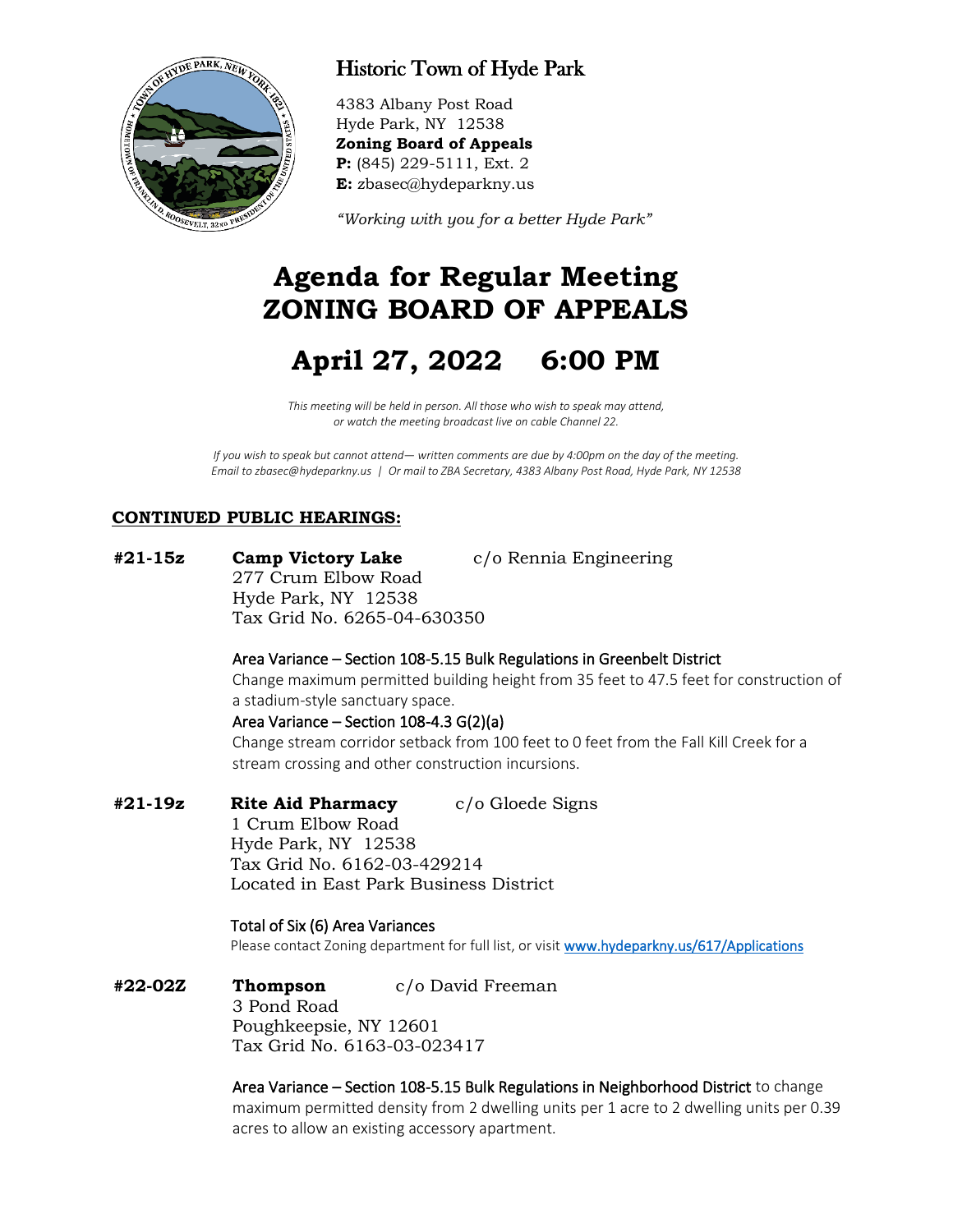#### **#22-04Z David Rozan & Funda Saygin**, c/o Kristina Dousharm Architecture 42 Old Post Road Staatsburg, NY 12580 Tax Grid No. 6167-03-018325

Area Variance – Section 108-5.15 Bulk Regulations in Hamlet District to change side yard setback from 10 feet to 3 feet, 10 inches for the construction of a deck on a house already built within the setback.

#### **NEW PUBLIC HEARINGS:**

**#22-03Z Hyde Park Quick Stop** c/o Mauri Architects 4912 Albany Post Road Staatsburg, NY 12580 Tax Grid No. 6066-02-879622

> Three (3) Area Variances – Section 108-5.15 Bulk Regulations in Neighborhood Business District to change maximum permitted lot coverage from 70% to 81.7%; change front yard setback from 20 feet to 5 feet, 7 inches; change maximum permitted scale from 7,500 gross square feet to 9,071 gross square feet to allow septic improvements, building renovations, and construction of additional fueling stations on an existing gas station and convenience store.

# **#17-03Z-5 Enclave Extension #5** c/o LRC Group

The Enclave at Hyde Park Cream Street at Long Brand Road Poughkeepsie, NY 12601 Multiple Tax Grid #s Please contact Zoning department for full list, or visit [www.hydeparkny.us/617/Applications](http://www.hydeparkny.us/617/Applications)

#### FIFTH EXTENSION OF 2017 VARIANCE, Resolution #17-03Z Section 108-5.15 Bulk Regulations in Greenbelt District

Extend for another year the authorized change of average density from 2.5 acres/dwelling unit to 1.41 acres/dwelling unit on a project site totaling 70.51 acres.

### **#22-05Z Pedro Acero**

8 Rymph Blvd Poughkeepsie, NY 12601 Tax Grid No. 6263-03-477473

Area Variances – Section 108-5.15 Bulk Regulations in Greenbelt District to change front yard setback from 50 feet to 40 feet for the construction of a porch on the front of a house already built within the setback.

### **#22-07Z John Kochem**

26 Bella's Way Poughkeepsie, NY 12601 Tax Grid No. 6164-02-901912